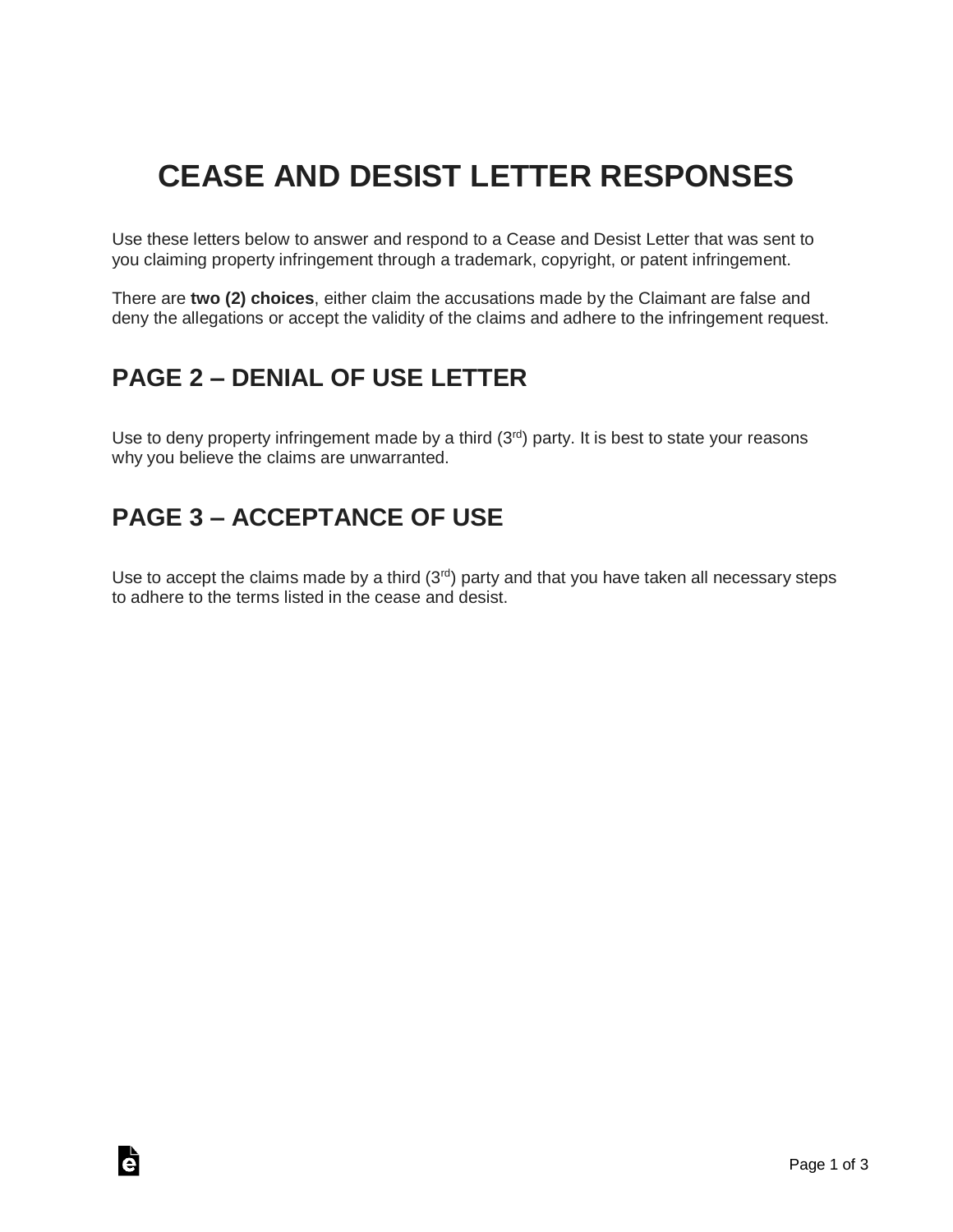# **CEASE AND DESIST LETTER – RESPONSE (DENIAL OF CLAIMS)**

From

RE: Denial of Claims and Affirmative Statement

Dear \_\_\_\_\_\_\_\_\_\_\_\_\_\_\_\_\_,

\_\_\_\_\_\_\_\_\_\_\_\_\_\_\_\_ \_\_\_\_\_\_\_\_\_\_\_\_\_\_\_\_ \_\_\_\_\_\_\_\_\_\_\_\_\_\_\_\_

This response is to your letter received on the \_\_\_\_ day of \_\_\_\_\_\_\_\_\_\_\_\_\_\_, 20\_\_\_\_. I/We, **The contract of the set of the set of the set of the set of the set of the set of the set of the set of the set of the set of the set of the set of the set of the set of the set of the set of the set of the set of the set** letter, including but not limited to the following:

\_\_\_\_\_\_\_\_\_\_\_\_\_\_\_\_\_\_\_\_\_\_\_\_\_\_\_\_\_\_\_\_\_\_\_\_\_\_\_\_\_\_\_\_\_\_\_\_\_\_\_\_\_\_\_\_\_\_\_\_\_\_\_\_\_\_\_\_\_\_\_\_\_\_\_\_ \_\_\_\_\_\_\_\_\_\_\_\_\_\_\_\_\_\_\_\_\_\_\_\_\_\_\_\_\_\_\_\_\_\_\_\_\_\_\_\_\_\_\_\_\_\_\_\_\_\_\_\_\_\_\_\_\_\_\_\_\_\_\_\_\_\_\_\_\_\_\_\_\_\_\_\_ \_\_\_\_\_\_\_\_\_\_\_\_\_\_\_\_\_\_\_\_\_\_\_\_\_\_\_\_\_\_\_\_\_\_\_\_\_\_\_\_\_\_\_\_\_\_\_\_\_\_\_\_\_\_\_\_\_\_\_\_\_\_\_\_\_\_\_\_\_\_\_\_\_\_\_\_

#### **Affirmative Statement**

\_\_\_\_\_\_\_\_\_\_\_\_\_\_\_\_\_\_\_\_\_\_\_\_\_\_\_\_\_\_\_\_\_\_\_\_\_\_\_\_\_\_\_\_\_\_\_\_\_\_\_\_\_\_\_\_\_\_\_\_\_\_\_\_\_\_\_\_\_\_\_\_\_\_\_\_ \_\_\_\_\_\_\_\_\_\_\_\_\_\_\_\_\_\_\_\_\_\_\_\_\_\_\_\_\_\_\_\_\_\_\_\_\_\_\_\_\_\_\_\_\_\_\_\_\_\_\_\_\_\_\_\_\_\_\_\_\_\_\_\_\_\_\_\_\_\_\_\_\_\_\_\_ \_\_\_\_\_\_\_\_\_\_\_\_\_\_\_\_\_\_\_\_\_\_\_\_\_\_\_\_\_\_\_\_\_\_\_\_\_\_\_\_\_\_\_\_\_\_\_\_\_\_\_\_\_\_\_\_\_\_\_\_\_\_\_\_\_\_\_\_\_\_\_\_\_\_\_\_

The following factors demonstrate our legal use:

For these reasons it has been concluded that the claims made in your cease and desist letter are invalid.

Sincerely,

Ġ

[\\_\\_\\_\\_\\_\\_\\_\\_\\_\\_\\_\\_\\_\\_\\_\\_](https://esign.com)